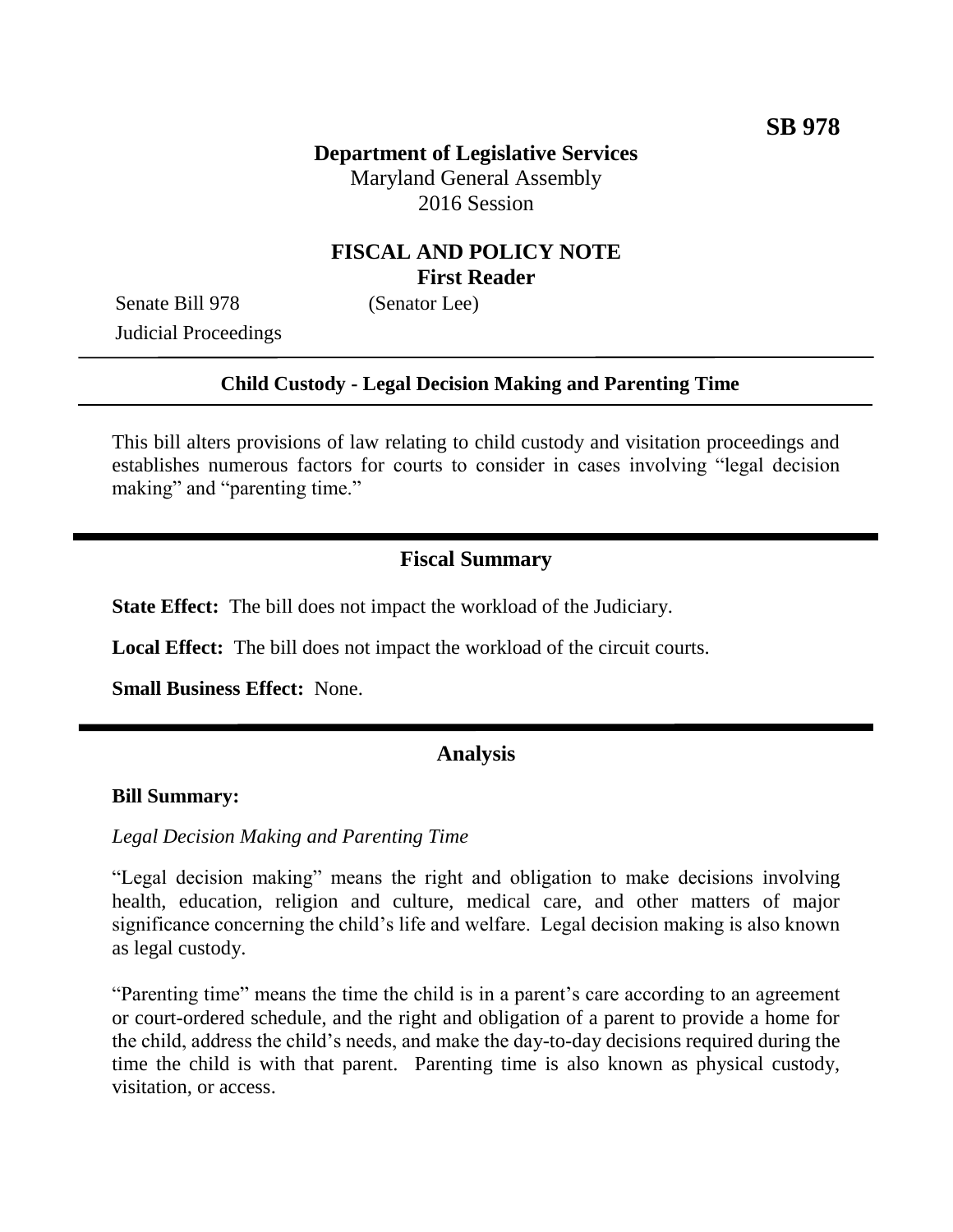The bill alters numerous references to the terms "child custody" and "visitation" to "legal decision making" and "parenting time." The bill establishes that if the parents live apart, a court may award legal decision making or parenting time to either parent or jointly to both parents. Neither parent is presumed to have any right to legal decision making or parenting time that is superior to the right of the other parent.

## *Legal Decision Making and Parental Responsibility – Judicial Determinations*

The bill establishes a new subtitle that specifies numerous factors for judicial consideration in cases involving legal decision making and parental responsibility. The purpose of the provisions include (1) promoting stability and long-term health and welfare for children; (2) providing children with physical and emotional security and protection from exposure to conflict and violence; and (3) providing for an expeditious, thoughtful, and consistent process for decision making by courts to protect the best interests of children.

In deciding the appropriate allocation of legal decision making or parenting time between the parties, the court *must* consider the following factors:

- the ability of each of the parties to meet the child's developmental needs, as specified;
- the relationship between the child and the parties, the child's siblings, other relatives, and any other person who has a significant relationship with the child;
- the ability of each party to meet the day-to-day needs of the child, including, education, socialization, culture and religion, food, shelter, clothing, and mental and physical health;
- the history of any efforts by a party to interfere with the child's relationship with the other party;
- any evidence that the child has been exposed to domestic violence, child abuse, or child neglect;
- the age and gender of the child; and
- military deployment of a party.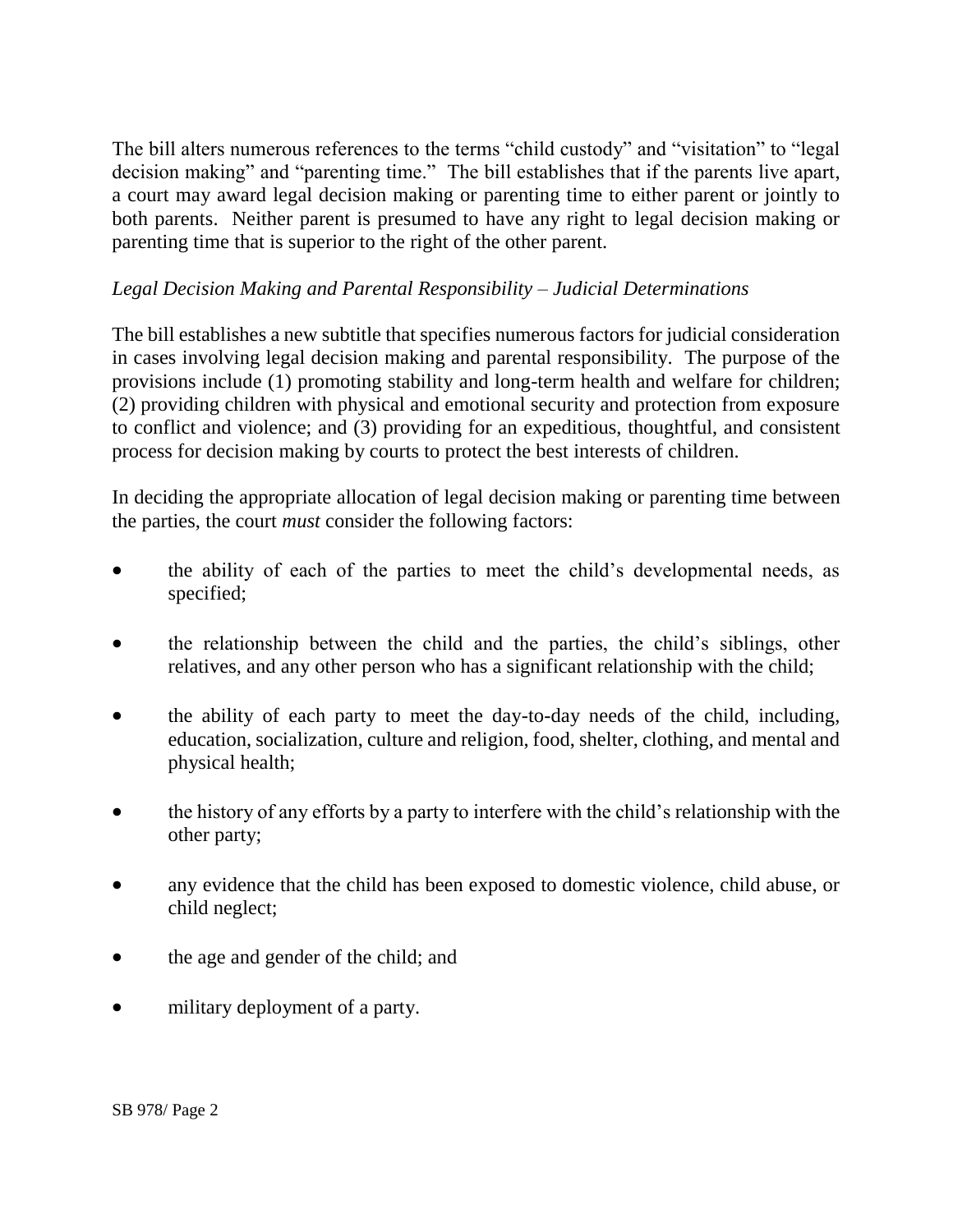The court must also consider the ability of each party to (1) consider and act on the needs of the child, as opposed to the needs or desires of the party; (2) protect the child from the adverse effects of any conflict between the parties; and (3) maintain, foster, and facilitate relationships with the other party, siblings, other relatives, or other individuals who have a significant relationship with the child.

In deciding the appropriate allocation of legal decision making or parenting time between the parties, the court *may* consider the following factors:

- evidence of any prior court orders or agreements between the parties, including prior agreements concerning the child's custodial arrangements or parenting responsibilities for the child;
- the parental responsibilities and the particular parenting tasks customarily performed by each party, as specified;
- the proximity of the parties' homes as it relates to their ability to coordinate parenting time, school, and activities;
- the relationship between the parties, including the ability of each party to effectively communicate with the other party and co-parent the child without disruption to the child's social and school life;
- the extent to which either party has initiated or engaged in frivolous or vexatious litigation, as defined in the Maryland Rules;
- the child's preference if the child is of sufficient age and capacity to form a preference and the court considers the child's possible susceptibility to manipulation by a party or by others; and
- any other factor that the court considers appropriate in determining how to best serve the physical, developmental, and emotional needs of the child.

The bill also establishes factors that are only relevant in deciding the appropriate allocation of legal decision making or parenting time between the parties if the court finds a risk of harm to the child. Such factors are a party's (1) sex, sexual orientation, or gender identity; (2) age; (3) race, color, or national origin; (4) religious affiliation, belief, creed, or opinion; (5) marital status; (6) mental or physical disability; or (7) extramarital sexual conduct. The parties' relative economic circumstances are also not relevant unless (1) the combined financial resources of the parties set practical limits on the custodial arrangements; (2) a party is voluntarily impoverished; or (3) a party is not in compliance with a court order for economic support and that noncompliance affects the welfare of the child.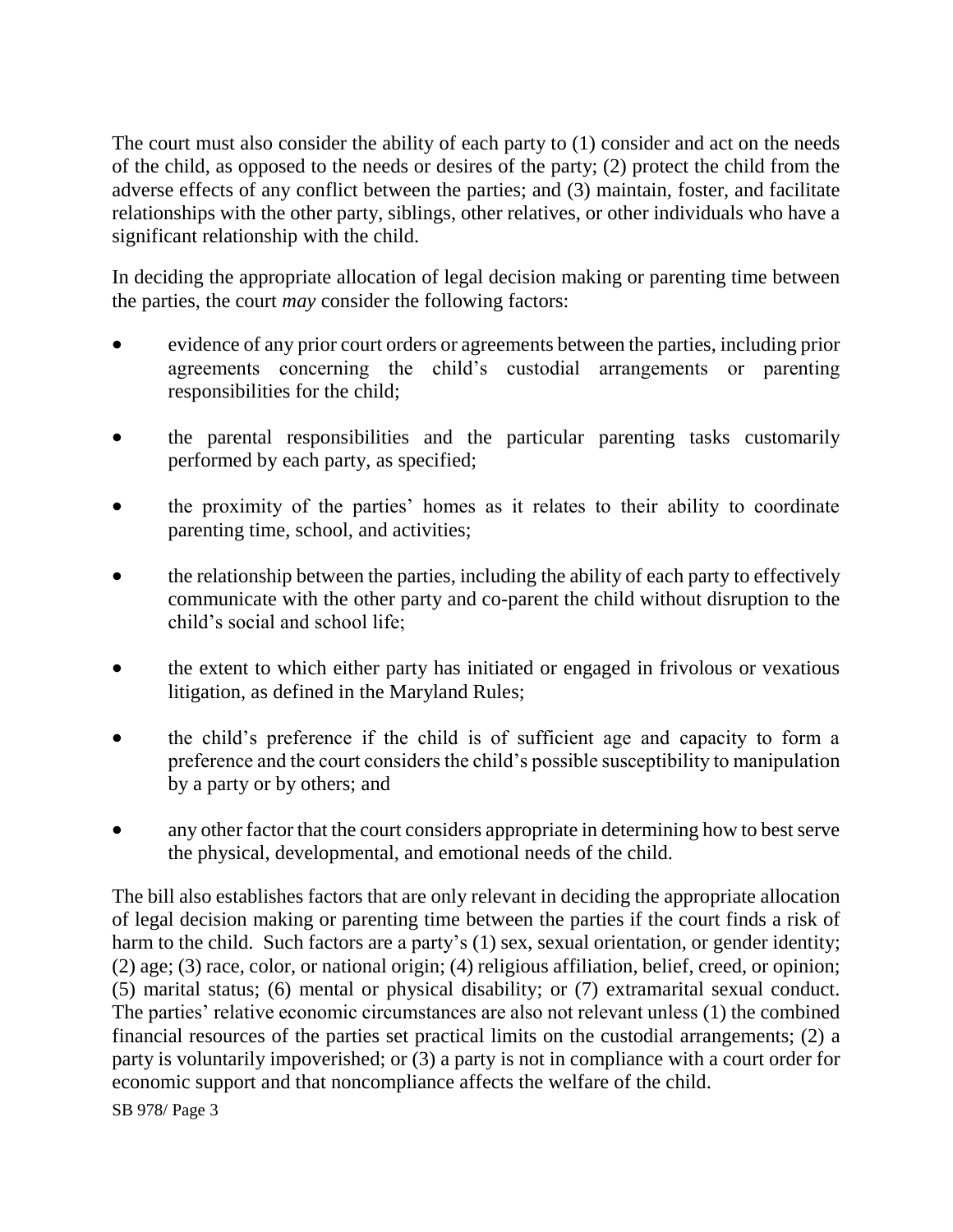A court's consideration of the factors as set forth above is subject to existing provisions relating to custody and visitation when there is evidence of abuse or when a parent has been convicted of specified crimes, as well as provisions regarding *de facto* parents as set forth in this bill. The court must articulate its findings of fact on the record, as specified.

## *Legal Decision Making*

If the court determines that the parties are able to communicate and reach joint decisions concerning some or all of the child's needs described as described above, the court may award (1) joint legal decision making to both parties; (2) joint legal decision making to both parties, designating one party to make final decisions if the parties are unable to agree after a thorough discussion of the issues; or (3) joint legal decision making to both parties, allocating responsibility for specific issues to each party, if the parties are unable to agree after a thorough discussion of the issues.

If the court awards joint legal decision making authority to both parties without designating one party as a final decision maker or allocating responsibility for specific issues to each party, as specified above, neither party, without agreement of the other party, or order of the court, may unilaterally change the child's educational arrangements, religion, health care or health care professionals, or day care provider.

### *De Facto Parents*

A "*de facto"* parent is an individual who has a relationship with a child that (1) existed before the filing of a petition or motion, in which the individual provided for the physical needs of the child by supplying food, shelter, and clothing and provided the child with necessary care, education, and discipline; (2) existed on a day-to-day basis through interaction, companionship, and mutuality that fulfilled the child's psychological need for a parent and the child's physical needs; (3) met the child's need for continuity of care by providing permanency or stability in residence, education, and activities outside of the home; and (4) was fostered, encouraged, or consented to by a legal parent of the child as evidenced by an express agreement of the legal parent or by implication from the circumstances and conduct of the parties.

An "ongoing personal relationship" means a relationship between an individual and a child with substantial continuity for at least one year before the filing of a petition or motion characterized by interaction, companionship, and mutuality that has met significant emotional or psychological needs of a child.

An individual who alleges *de facto* parent status may file a petition for legal decision making or parenting time or a motion for intervention in a legal decision making, parenting

SB 978/ Page 4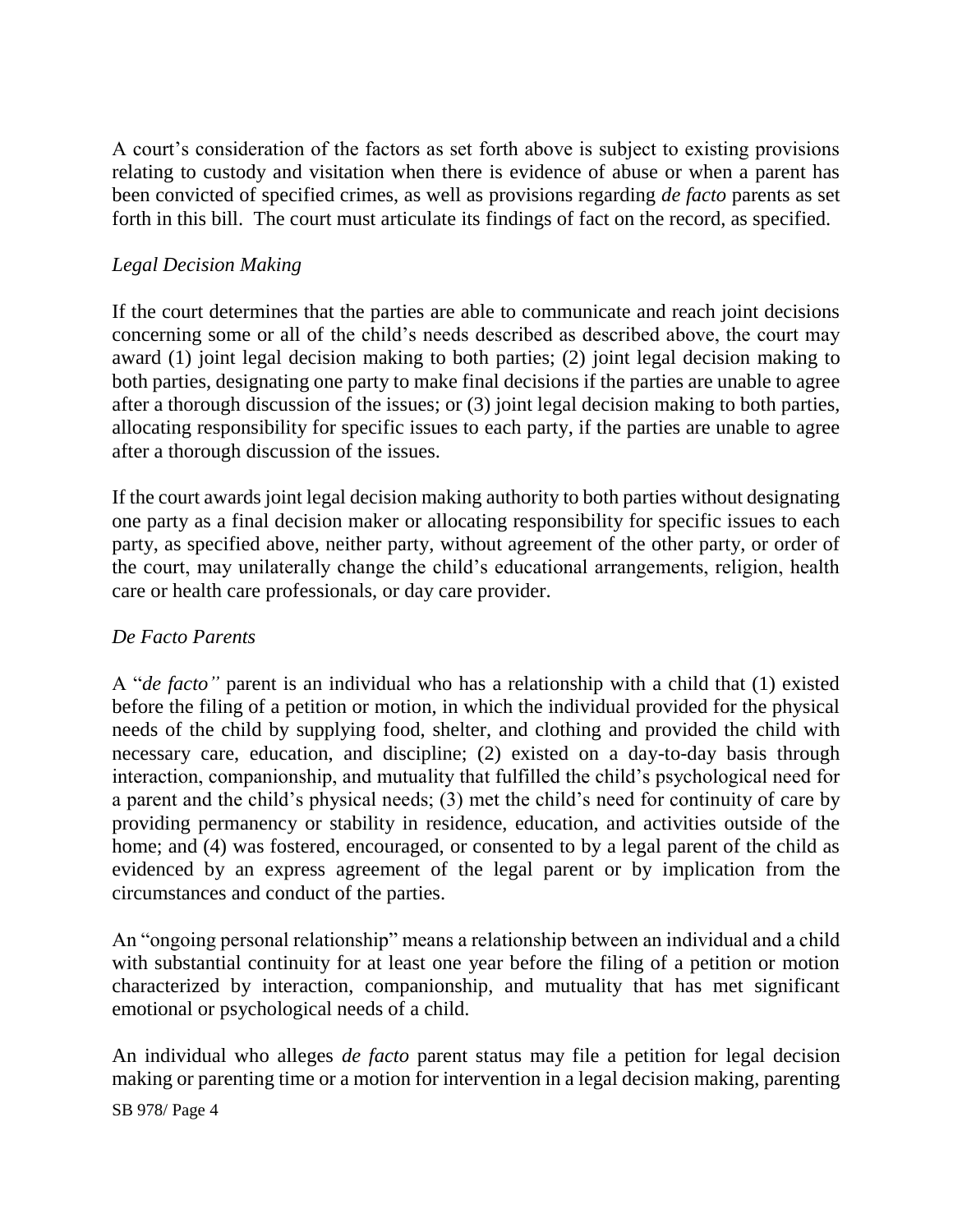time, or visitation proceeding concerning the child. An individual alleging to have established an ongoing personal relationship with a child may file a petition for visitation or a motion for intervention in a legal decision making, parenting time, or visitation proceeding concerning the child.

If the court determines by clear and convincing evidence after a full evidentiary hearing that an individual is a *de facto* parent and that the decision of a child's legal parent concerning legal decision making or parenting time is contrary to the best interest of the child, the court must determine whether it is in the best interest of the child to grant legal decision making or parenting time to the individual *pendente lite* or permanently in accordance with statutory provisions established by the bill.

If the court determines by clear and convincing evidence after a full evidentiary hearing that an individual has established an ongoing personal relationship with a child and that the decision of a child's legal parent concerning visitation is contrary to the best interest of the child, the court must determine whether it is in the best interest of the child to grant visitation rights to the individual in accordance with the bill's provisions. The court must determine whether it is in the best interest of the child to grant visitation rights to the individual only if the court finds that the legal parent is unfit or exceptional circumstances exist.

In determining whether the decision of a legal parent concerning legal decision making, parenting time, or visitation is contrary to the best interest of the child and whether it is in the best interest of the child to grant relief to an individual who filed a petition or motion under these provisions, in addition to other factors the court considers appropriate, the court may consider whether (1) the individual who filed a petition or motion is or recently has been the child's primary caretaker; (2) circumstances detrimental to the child exist if relief is denied to the individual; (3) a legal parent has unreasonably denied or limited contact between the child and the individual; or (4) granting relief to the individual would substantially interfere with the relationship between the child and a legal parent. If the court finds that a legal parent's decision is contrary to the best interest of the child, the court must make findings of fact supporting its conclusion.

The bill repeals current law provisions relating to visitation by grandparents.

### *Modifications*

The court may modify a child custody or visitation order or a legal decision making or parenting time order if the court determines that there has been a material change in circumstances since the issuance of the order that relates to the needs of the child or the ability of the parties to meet those needs. A party's proposal to relocate the residence of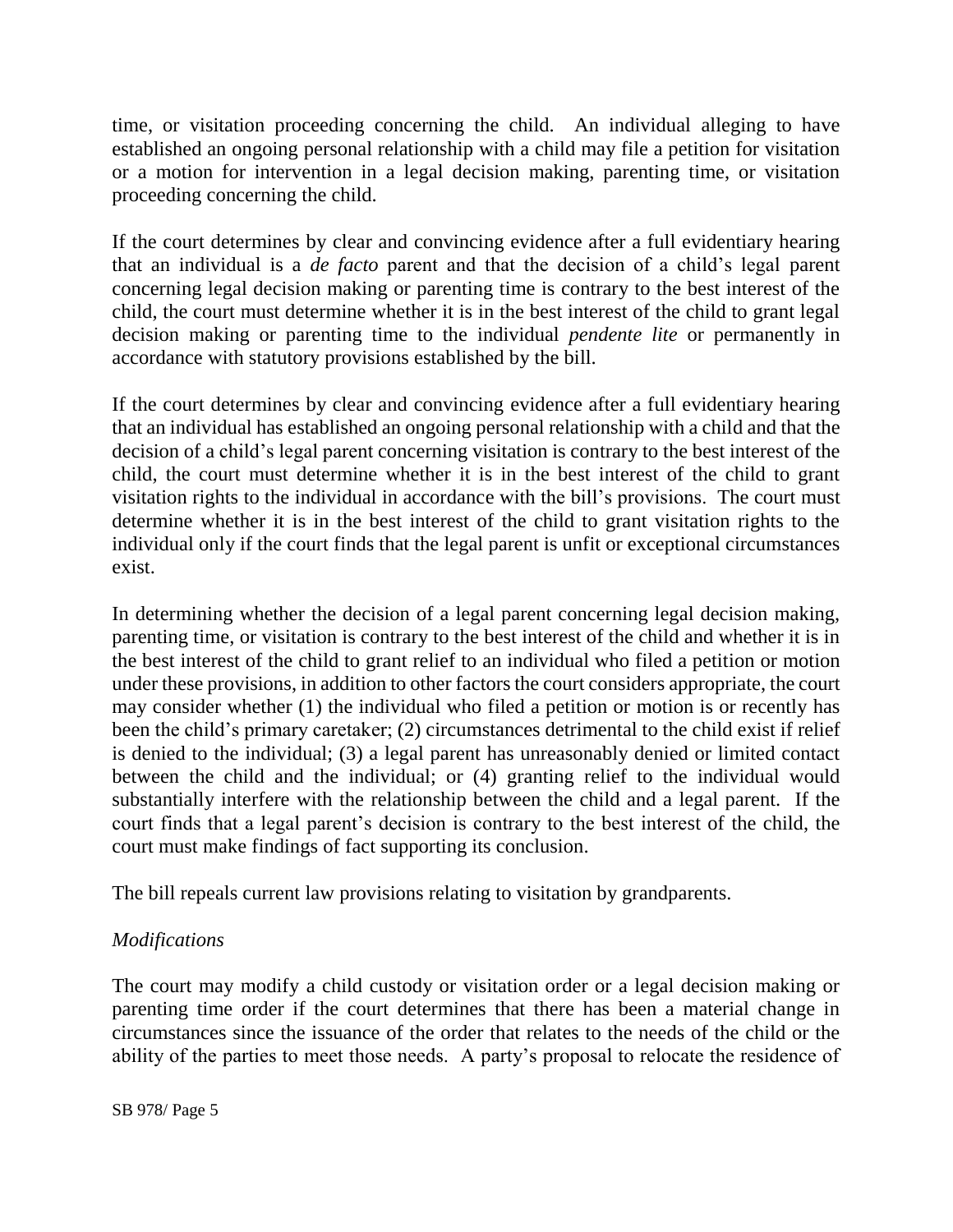the party or the child in a way that would cause parenting time to be impracticable constitutes a material change in circumstances.

### *Disability*

The bill repeals current law provisions relating to a "disability" and establishes a new definition. Pursuant to the bill, "disability" means a physical or mental impairment that substantially limits one or more of the major life activities of an individual, a record of that impairment, or being regarded as having that impairment consistent with the federal Americas with Disabilities Act.

# **Current Law:**

## *Child Custody Determinations*

Maryland courts resolve child custody disputes based on a determination of "what is in the child's best interests." In a custody dispute between the child's parents, the court examines numerous factors and weighs the advantages and disadvantages of the alternative environments. The criteria for judicial determination includes, but is not limited to (1) the fitness of the parents; (2) the character and reputation of the parents; (3) the desire of the natural parents and any agreements between them; (4) the potential for maintaining natural family relations; (5) the preference of the child, when the child is of sufficient age and capacity to form a rational judgment; (6) material opportunities affecting the future life of the child; (7) the age, health, and sex of the child; (8) the residences of the parents and the opportunity for visitation; (9) the length of the separation of the parents; and (10) whether there was a prior voluntary abandonment or surrender of custody of the child. *Montgomery County v. Sanders*, 38 Md. App. 406 (1977).

Traditionally, when one parent was granted "custody" of a minor child, the other parent would generally be awarded visitation rights. In 1984, the Court of Appeals first recognized and applied the concept of "joint custody." *See Taylor v. Taylor,* 306 Md. 290 (1986). The *Taylor* Court explained that, within the meaning of "custody" are the concepts of "legal" and "physical" custody. Legal custody means the right and obligation to make long range decisions involving the education, religious training, discipline, medical care, and other matters of major significance concerning the child's life and welfare. With joint legal custody, both parents have an equal voice in making those decisions and neither parent's rights are superior to the other. Physical custody means the right and obligation to provide a home for the child and to make the day-to-day decisions required during the time the child is actually with the parent having such custody. Joint physical custody is in reality, "shared" or "divided" custody, with the child in the physical custody of each parent for periods of time that may or may not be on a 50/50 basis. *Taylor* at 296-297.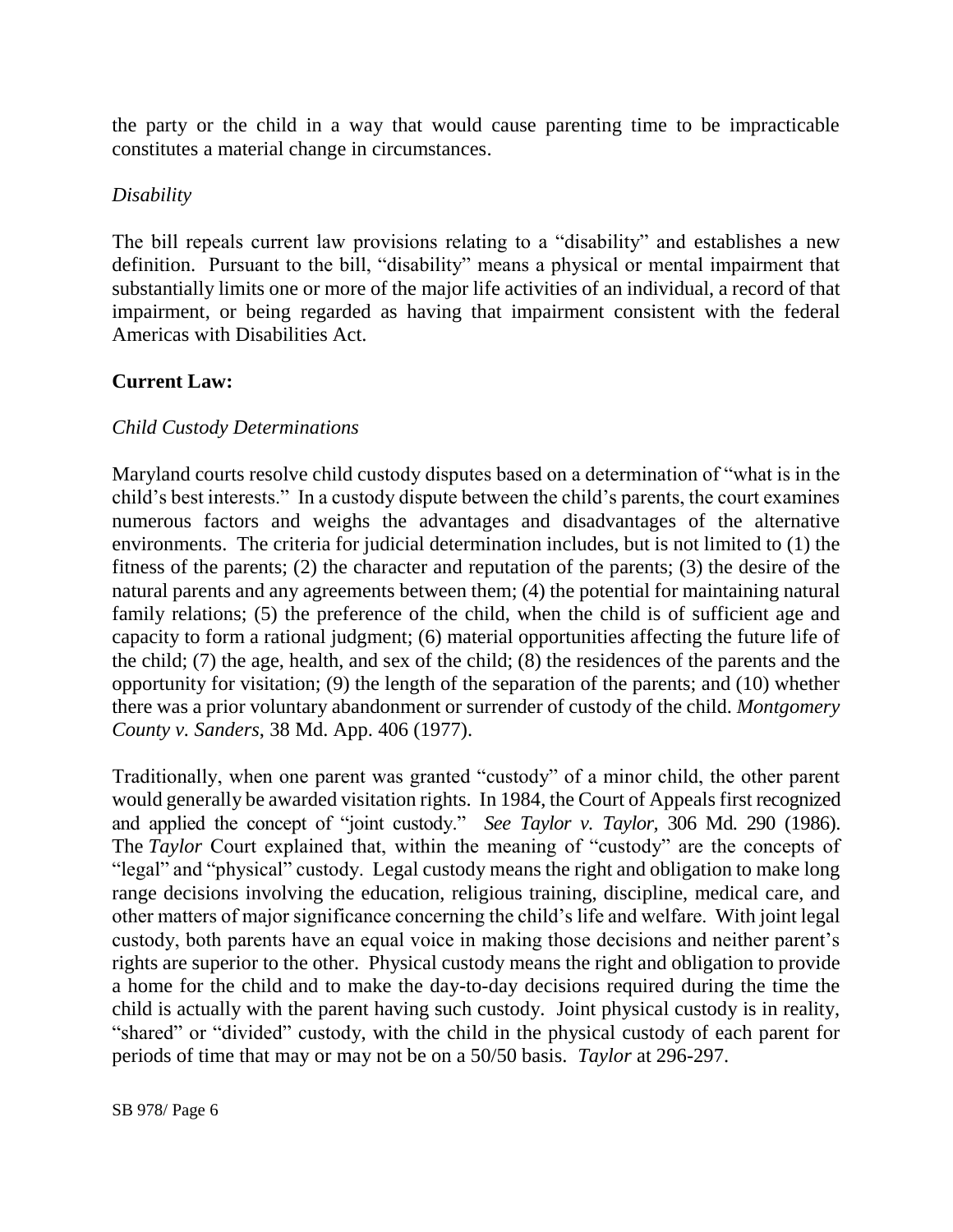In addition to the factors set forth in the *Sanders* decision, a court considering an award of joint custody must also examine a range of factors particularly relevant to a determination of joint custody, including (1) the capacity of the parents to communicate and reach shared decisions affecting the child's welfare; (2) the willingness of the parents to share custody; (3) the fitness of the parents; (4) the relationship established between the child and each parent; (5) the preference of the child; (6) the potential disruption of the child's social and school life; (7) the geographic proximity of parental homes; (8) the demands of parental employment; (9) the age and number of children; (10) the sincerity of the parents' request; (11) the financial status of the parents; (12) any impact on state or federal assistance; (13) the benefit to the parents; and (14) any other factors the court considers appropriate. *Taylor* at 304-311. The *Taylor* Court emphasized that the single most important factor in the determination of whether an award of joint legal custody is appropriate is the capacity of the parents to communicate and to reach shared decisions affecting the child's welfare. *Taylor* at 305.

## *Custody – Evidence of Abuse or Neglect*

In a custody or visitation proceeding, the court must consider evidence of abuse by a party against the other parent of the party's child, the party's spouse, or any child residing within the party's household, including a child other than the child who is the subject of the custody or visitation proceeding. If the court finds that the party has committed abuse against any of these individuals, it must make arrangements for custody or visitation that best protect the child who is the subject of the proceeding and the victim of the abuse.

# *Custody – Parents with Specified Convictions*

Unless good cause for the award of custody or visitation with a child is shown by clear and convincing evidence, a court may not award custody or visitation to:

- a parent who has been found guilty of first- or second-degree murder of the other parent of the child, another child of the parent, or any family member residing in the household of either parent of the child; or
- a parent who has been found guilty of a crime in another jurisdiction that, if committed in Maryland, would constitute the above-mentioned acts.

If it is in the best interest of the child, however, a court may approve a supervised visitation arrangement that assures the safety and the psychological, physiological, and emotional well-being of the child.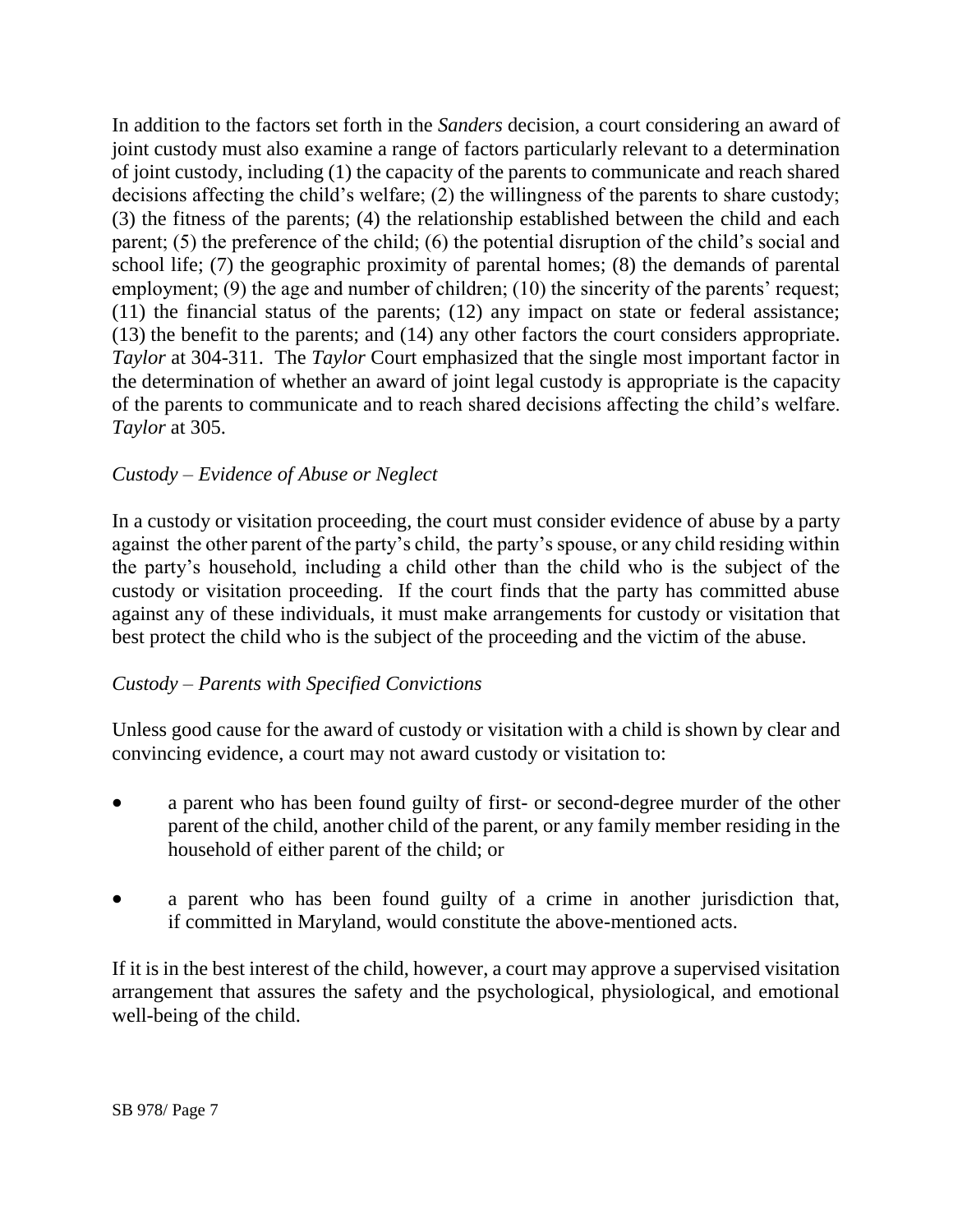## *Grandparents Visitation*

An equity court may consider a petition for reasonable visitation of a grandchild by a grandparent and grant visitation rights to the grandparent, if the court finds it to be in the best interests of the child.

# *Disability*

"Disability" is defined as (1) a physical disability, infirmity, malformation, or disfigurement that is caused by bodily injury, birth defect, or illness, including epilepsy; (2) a mental impairment or deficiency; (3) a record of having a physical or mental impairment as otherwise defined under the law; or (4) being regarded as having a physical or mental impairment as otherwise defined under the law. "Disability" includes (1) any degree of paralysis or amputation; (2) blindness or visual impairment; (3) deafness or hearing impairment; (4) muteness or speech impediment; (5) physical reliance on a service animal, wheelchair, or other remedial appliance or device; and (6) intellectual disability and any other mental impairment or deficiency that may have necessitated remedial or special education and related services. In any custody or visitation proceeding, a disability of a party is relevant only to the extent that the court finds, based on evidence in the record, that the disability affects the best interest of the child.

**Background:** The Commission on Child Custody Decision-Making, which was established by Chapter 633 of 2013, was required to study numerous aspects of custody within the State. The commission issued its final report in 2014. A primary recommendation of the commission was the need for a custody decision making statute to provide a clear, consistent, and predictable process to guide custody determinations for litigants, as well as attorneys and judges. The commission recommended that the proposed statute include determinations relating to significant regular contact with each parent, parenting quality, a child's developmental needs, the quality of the relationship between the parents or parental figures, the parents' psychological adjustment, and a child's need to maintain significant relationships. The commission also recommended that the proposed statute contain no presumption regarding schedules or legal decision making. In addition, the commission adopted recommendations to establish procedural and legal safeguards to protect against bias related to gender, disability, and economic status.

**State/Local Fiscal Effect:** The bill requires judges to alter the manner in which they make custody decisions, but is not expected to substantially impact operations of the Judiciary. The bill does not alter case management standards and family services provided by the circuit courts and the Family Services Administration in the Administrative Office of the Courts.